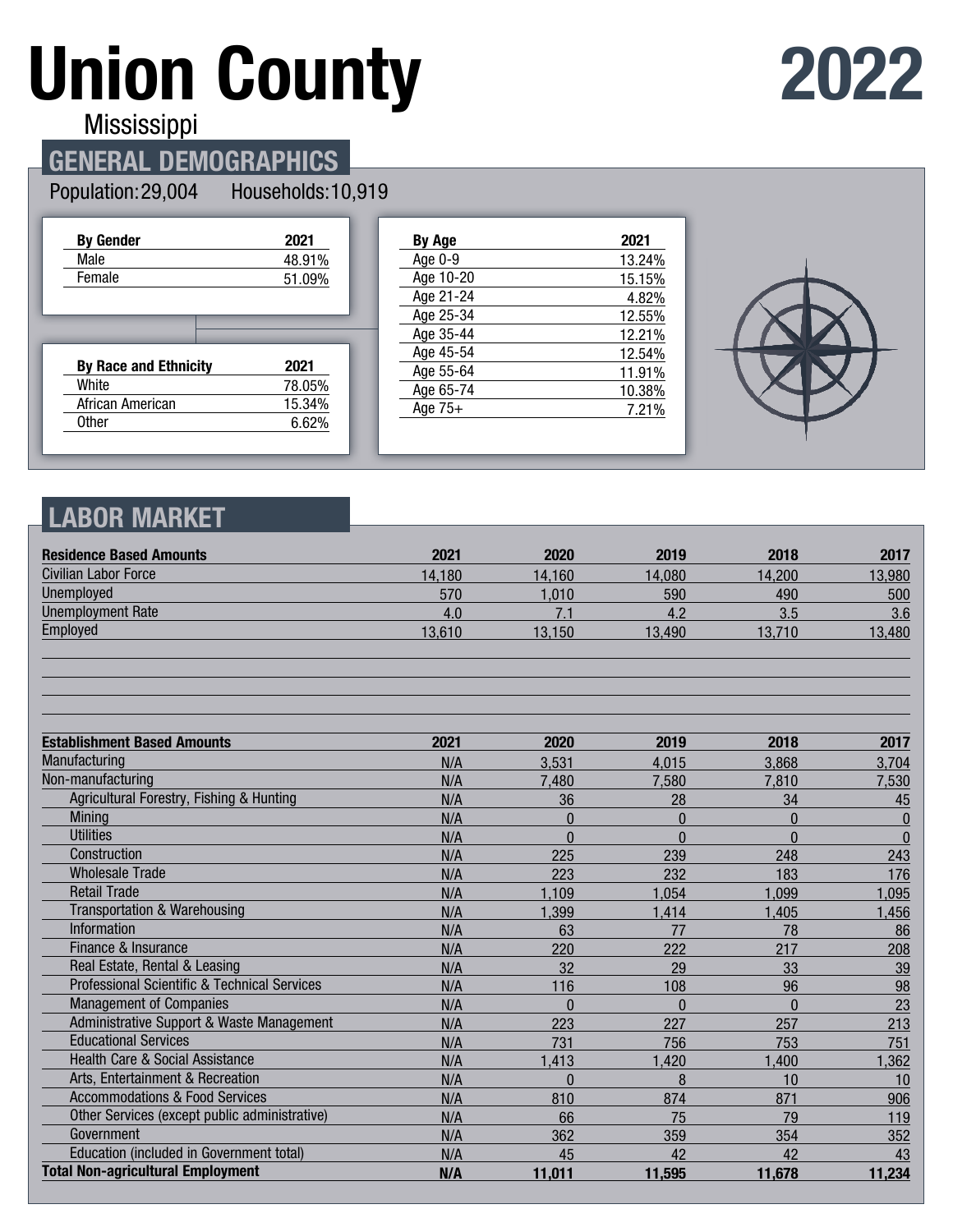| н |
|---|
|---|

|                                | 2021     | 2020     | 2019     | 2018     | 2017     | <b>Region</b> |
|--------------------------------|----------|----------|----------|----------|----------|---------------|
|                                |          |          |          |          |          |               |
| <b>Per Capita Income</b>       | \$36,387 | \$33,027 | \$32,346 | \$31,512 | \$31,703 | \$40,894      |
| <b>Median Household Income</b> |          |          |          |          |          |               |
|                                | \$52,648 | \$46,585 | \$44,837 | \$44,158 | \$39,012 | \$50,575      |
| # of Households with Income    |          |          |          |          |          |               |
| Equal or Less Than \$24,999    | 2,518    | 2.824    | 2.805    | 2.893    | 3.197    | 57,091        |
|                                |          |          |          |          |          |               |
| % of Households with Income    |          |          |          |          |          |               |
| Equal or Less Than \$24,999    | 23.06%   | 25.79%   | 25.80%   | 26.56%   | 29.66%   | 25.90%        |

| <b>Employment Occupational Composition %</b>    | 2021   |
|-------------------------------------------------|--------|
| Professional and Technical                      | 16.06% |
| <b>Executive, Administrative and Managerial</b> | 8.03%  |
| <b>Sales</b>                                    | 11.09% |
| Administrative Support and Clerical             | 12.77% |
| Production, Craft and Repair                    | 24.50% |
| <b>Transportation and Material Moving</b>       | 11.33% |
| Handlers, Helpers and Laborers                  | 0.82%  |
| Service                                         | 15.40% |

| <b>Establishment-Based Employment Composition % 2021</b> |     |
|----------------------------------------------------------|-----|
| Manufacturing                                            | N/A |
| Non-Manufacturing                                        | N/A |



| <b>SOCIAL ENVIRONMENT</b>                           |          |          |          |          |          |  |
|-----------------------------------------------------|----------|----------|----------|----------|----------|--|
|                                                     | 2021     | 2020     | 2019     | 2018     | 2017     |  |
| <b>Number of Births to Single Teens</b>             | N/A      | 28       | 28       | 33       | 40       |  |
| <b>TANF &amp; Food Stamp Payments per Household</b> | \$367.83 | \$366.85 | \$292.50 | \$340.36 | \$373.09 |  |
| <b>Number of Divorces</b>                           | N/A      | 142      | 127      | 136      | 176      |  |
| <b>Number of Divorces Involving Children</b>        | N/A      | 49       | 47       | 61       | 78       |  |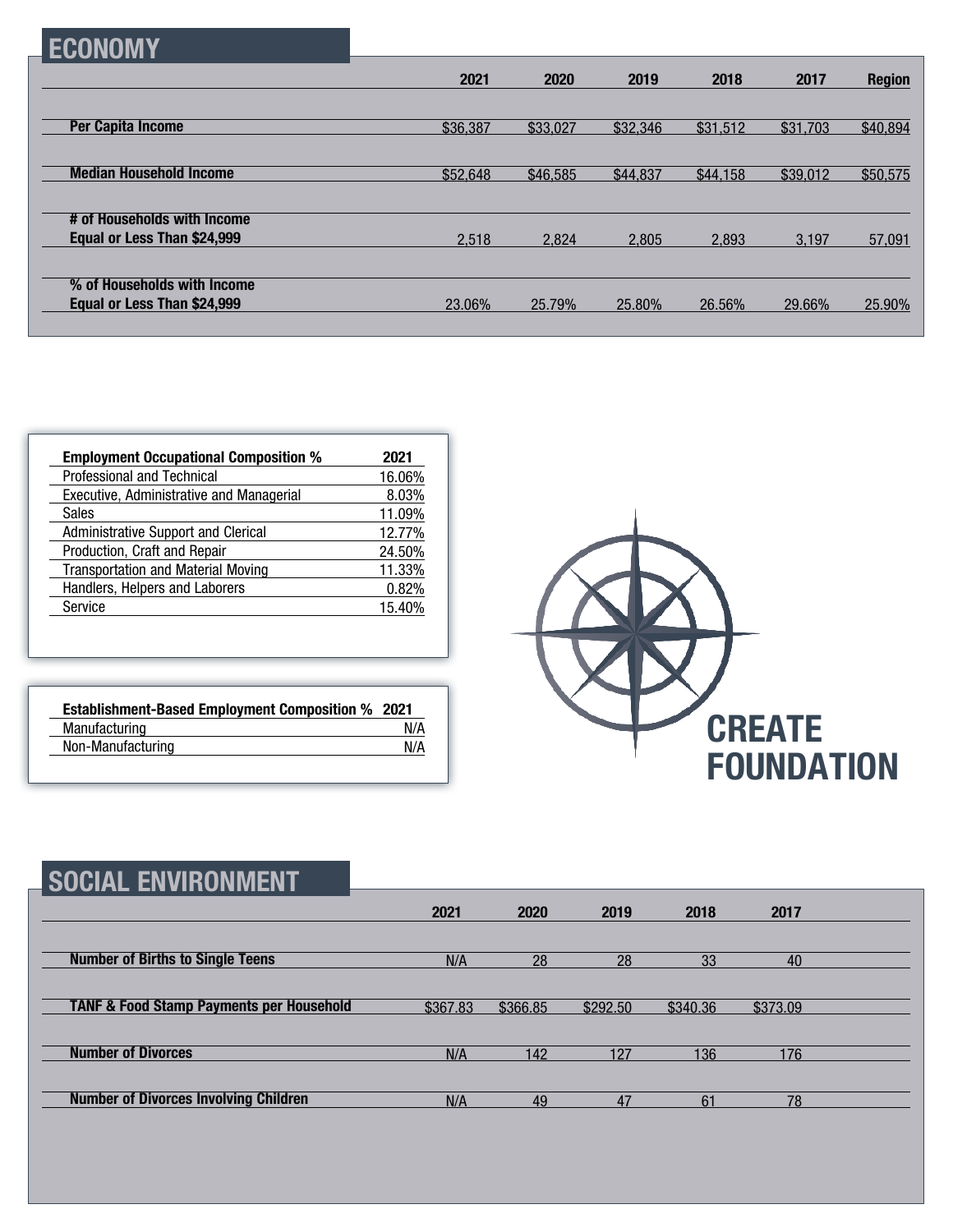### **EDUCATION**

|                                           | 2021     | 2020    | 2019    | 2018    | 2017    | <b>Region</b> |
|-------------------------------------------|----------|---------|---------|---------|---------|---------------|
|                                           |          |         |         |         |         |               |
| Percent of Population 25+ with HS Diploma | 78.53%   | 78.36%  | 78.82%  | 76.87%  | 76.76%  | 82.93%        |
|                                           |          |         |         |         |         |               |
| <b>Average Expenditure per Student</b>    | \$10,686 | \$9,693 | \$9,656 | \$9,427 | \$9,031 | \$11,915      |
|                                           |          |         |         |         |         |               |
| <b>ACT All Students</b>                   | 17.75    | 18.88   | 18.14   | 18.50   | 18.93   | 17.36         |
|                                           |          |         |         |         |         |               |
| <b>Average Class Size</b>                 | 13.90    | 13.98   | 13.61   | 14.50   | 14.23   | 12.57         |

| <b>Educational Attainment % by level</b> | 2021        |
|------------------------------------------|-------------|
| Graduate/Professional                    | 5.71%       |
| 4 Year Degree +                          | 7.62%       |
| Associate's Degree                       | 11.27%      |
| Some College                             | 20.42%      |
| High School Diploma                      | 33.51%      |
| Some High School                         | 15.38%      |
| Some Elementary                          | <u> በዓ%</u> |

| <b>High School Completer Rate</b> | 2021 |
|-----------------------------------|------|
| <b>Union County</b>               | 90.  |
| New Albany                        | 95 2 |

### **HOUSING**

| ---------                                 |           |           |           |           |          |               |
|-------------------------------------------|-----------|-----------|-----------|-----------|----------|---------------|
|                                           | 2021      | 2020      | 2019      | 2018      | 2017     | <b>Region</b> |
|                                           |           |           |           |           |          |               |
| <b>Percent of Owner Occupied Housing</b>  | 74.06%    | 74.03%    | 74.01%    | 73.96%    | 73.88%   | 68.26%        |
|                                           |           |           |           |           |          |               |
| <b>Percent of Renter Occupied Housing</b> | 25.94%    | 25.97%    | 25.99%    | 26.04%    | 26.12%   | 31.74%        |
|                                           |           |           |           |           |          |               |
| <b>Median Home Value</b>                  | \$135,726 | \$108,010 | \$108,058 | \$100,506 | \$93,082 | \$151,579     |
|                                           |           |           |           |           |          |               |